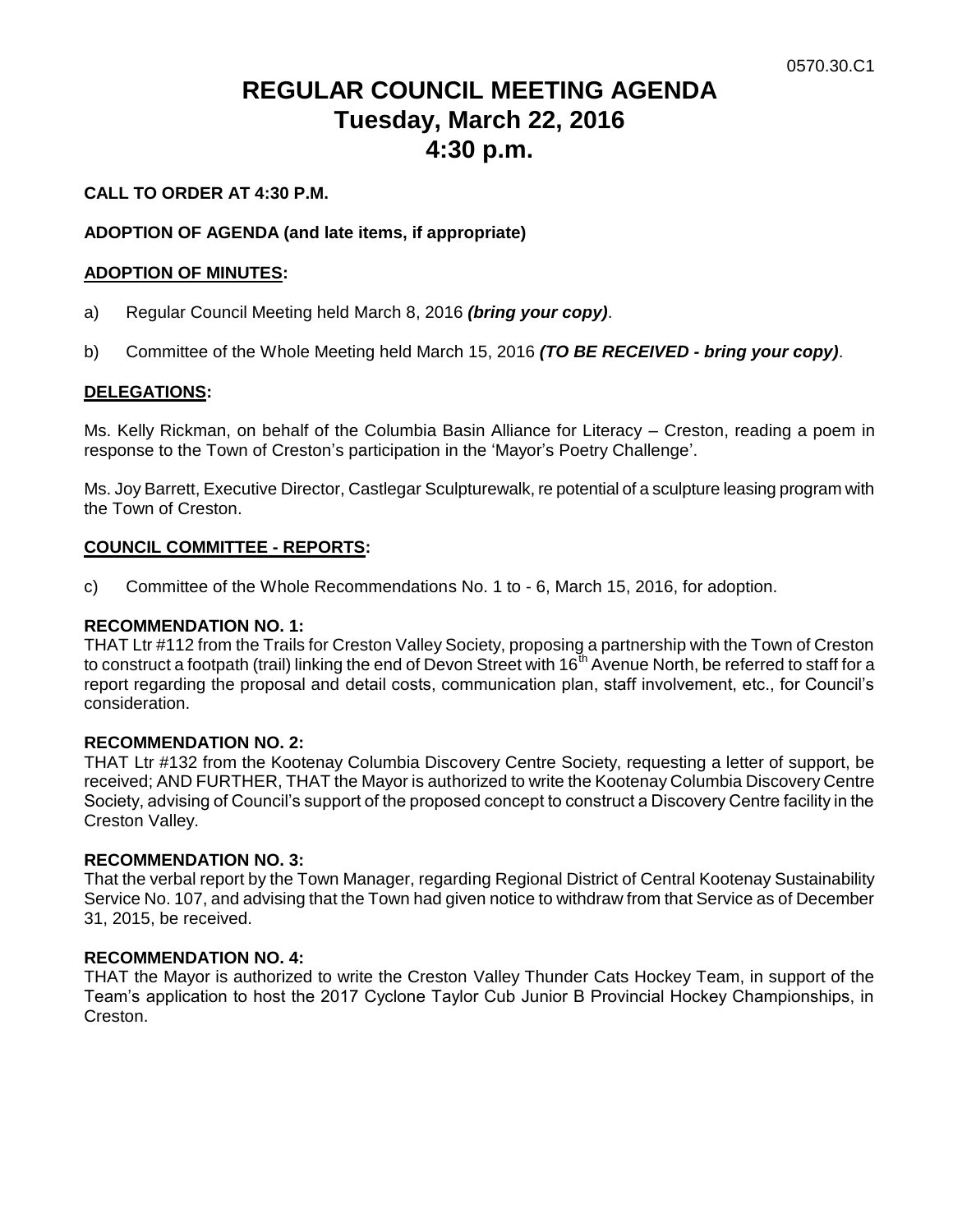# **RECOMMENDATION NO. 5:**

THAT Ltr #187 from the Director of Finance and Corporate Services, regarding a request to submit an application to the Creston-Kootenay Foundation for funding assistance, be received; AND FURTHER, THAT staff is authorized to submit an application to the Creston-Kootenay Foundation, on behalf of the Creston Valley Rotary Club, for funding to assist with the costs to construct a 1,600 square foot concrete pad to house a 900 square foot pavilion, and the construction of a 664 square foot washroom / changing room building in Centennial Park.

# **RECOMMENDATION NO. 6:**

THAT the presentation by the Director of Finance and Corporate Services, regarding the draft Five-Year Financial Plan (2016 – 2020) and recommended 2016 budget for the Town of Creston, be received; AND FURTHER, THAT staff is authorized to draft a Five-Year Financial Plan (2016 – 2020) Bylaw for Council to consider three readings at the April 12, 2016 Regular meeting.

### **Pg. Item**

- 29. Ltr #164 from the Lower Kootenay Band Pow Wow Committee, requesting a donation towards their 26<sup>th</sup> Annual Yaqan Nukiy Pow Wow.
- 33. Ltr #176 from the BC Seniors Games Society, Zone 7, requesting a donation towards their annual Games.
- 39. Ltr #128 from the Regional District of Central Kootenay, re Bylaw Referral for Land Use Bylaw Amendment Application for property located at 436 Davis Road, Creston by Hidden Valley Wood Fibre Ltd.
- 53. Ltr #201 from the Director of Finance and Corporate Services, re Appointment to Parcel Tax Roll Review Panel (Foot Frontage) Select Committee, and setting the date and time for the sitting of the Panel.
- 55. Ltr #194 from the Town Manager, re Official Community Plan Advisory Committee (OCPAC) Select Committee membership, and endorsement of revised Terms of Reference for the Select Committee.
- 63. Ltr #188 from the Creston Valley Spirit Committee, re Meeting Notes for January 21 and February 17, 2016.
- 67. Ltr #189 from the Town Manager, re Standing Committee of Council Creston Valley Spirit Committee.

# **BYLAWS: None**

71. **REVIEW STRATEGIC PRIORITIES CHART (to be reviewed at the first Council meeting of each month) Town Manager to provide verbal updates to Council.**

### **NEW BUSINESS:**

# **REPORTS OF REPRESENTATIVES:**

- Council Member Verbal Reports
- 72. Receive Verbal Reports of Council members.